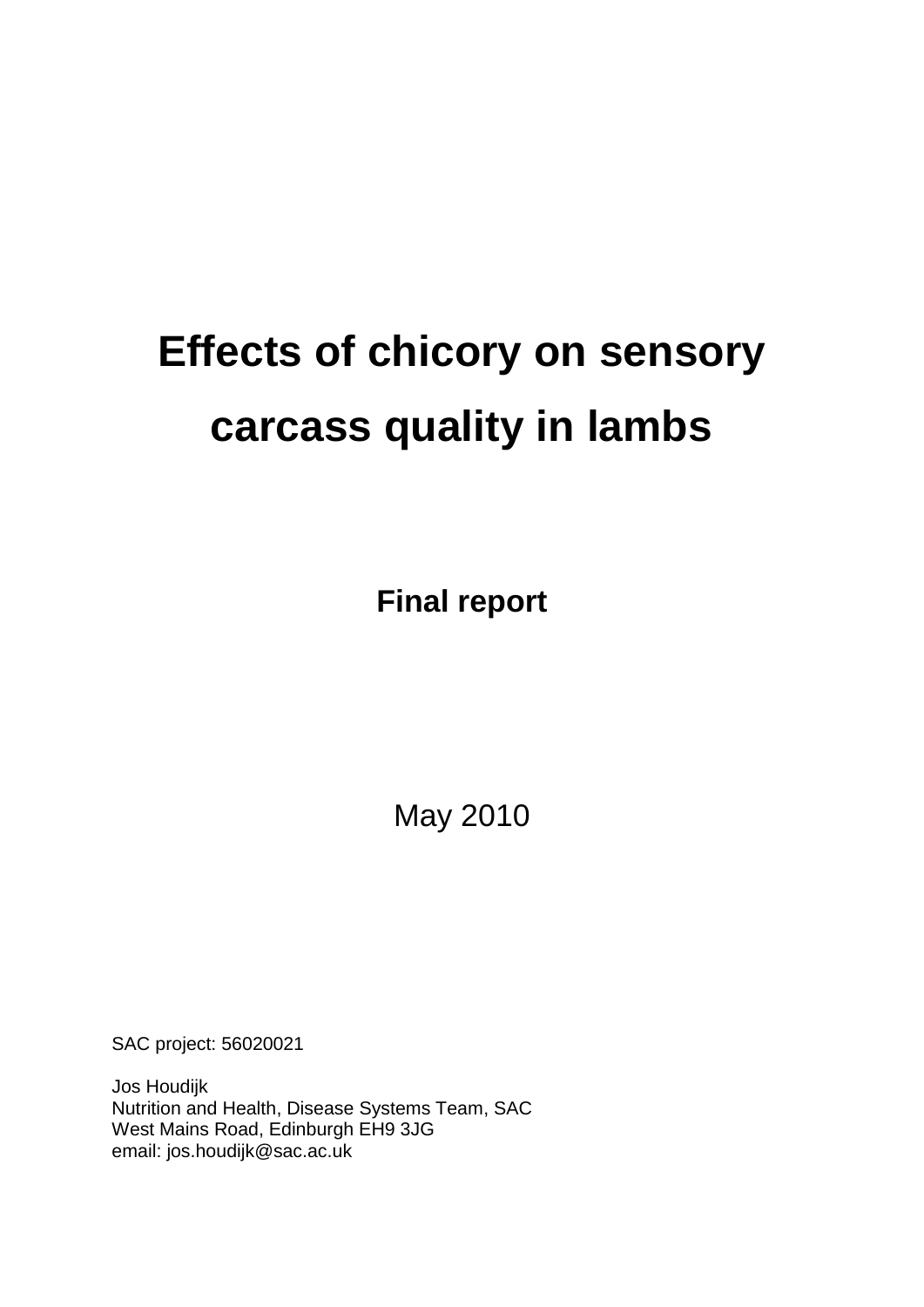# **Contents**

| <b>Sections</b>                  | Page |
|----------------------------------|------|
| <b>Executive summary</b>         | 3    |
| <b>Background and Objectives</b> | 4    |
| Methodology                      | 4    |
| <b>Results</b>                   | 7    |
| <b>Discussion and Conclusion</b> | 13   |
| Acknowledgement                  | 13   |
| <b>References</b>                | 14   |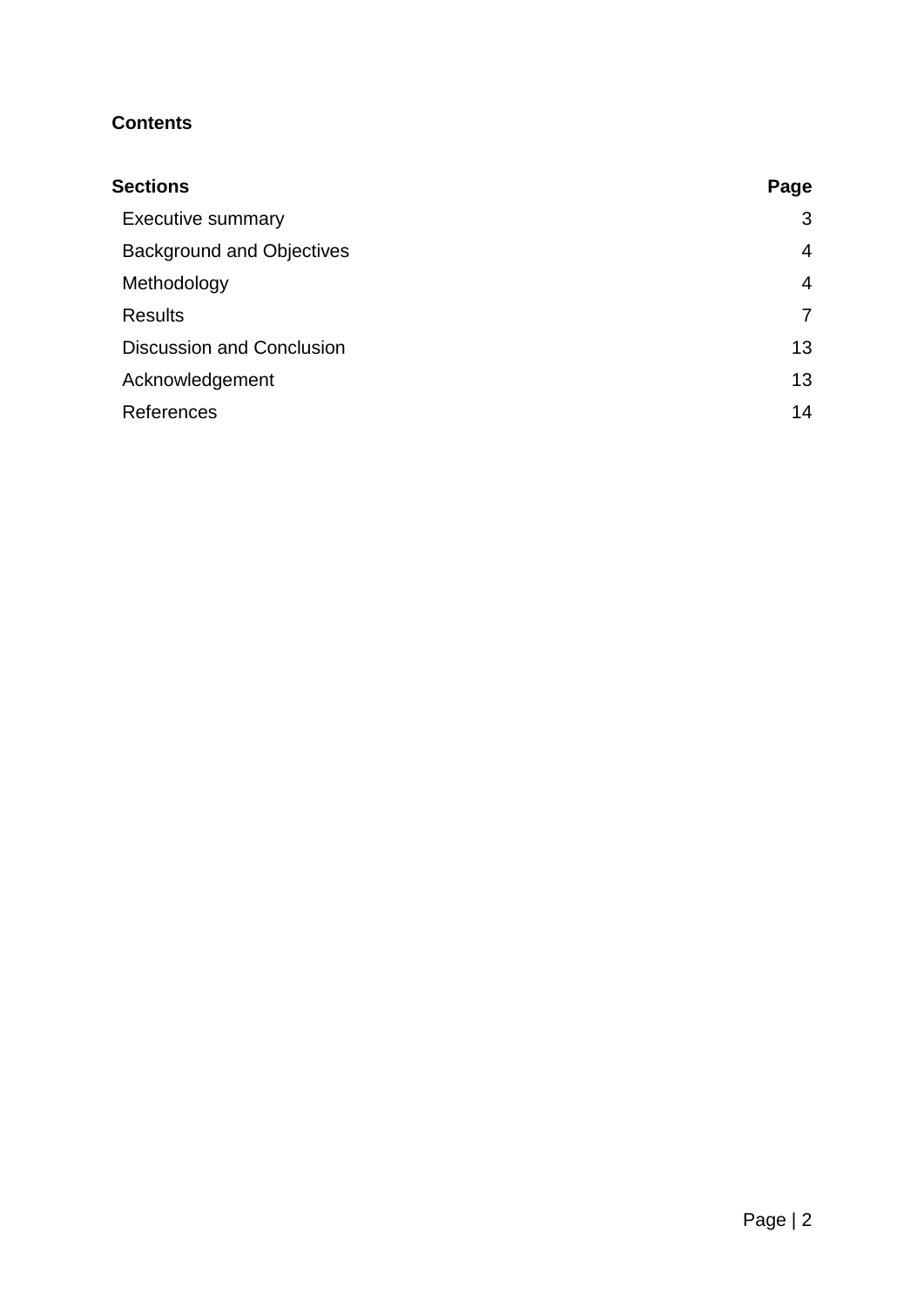## **Executive summary**

Lambs grazing chicory grow faster, and thus finish earlier, and usually have lower levels of parasitism. However, little is known about whether finishing lambs on chicory will affect carcass quality. Over two seasons (Year 1 and Year 2), the killing out percentage, carcass grading and loin sensory quality of a total of 110 lambs (49 grass/clover lambs and 61 chicory lambs) were assessed. Sensory quality was assessed at the taste panel facilities at Bristol University.

Chicory lambs had consistently higher killing out percentage compared to grass lambs with similar carcass fat scores and higher carcass conformation scores (during Year 2 only) and without detrimental effects on loin sensory quality. In contrast, during Year 1, when male (wether) and female lambs were tested in different panels, there were indications that grazing chicory may result in increased juiciness and less grassy flavour in female lambs only. This effect on juiciness was not confirmed during Year 2, where sex effects were tested within panels. However, during Year 2, chicory lambs had higher lamb flavour, whilst female chicory lambs scored again as less grassy but also tended to score less fatty/greasy compared to their grass/clover raised counterparts. In addition, none of these sensory scores used correlated with final faecal egg counts, suggesting that any effect of chicory on sensory quality of loins in lambs is unlikely to be mediated through its effect on parasitism.

More research is needed to verify the positive effects of chicory on selected sensory qualities observed in parts of this study (e.g. enhanced lamb flavour and reduced fatty/greasy flavour). However, we can conclude that using chicory as an alternative crop for finishing lambs can be expected to yield higher carcass weights at similar or better grades without detrimental effects on meat sensory eating quality.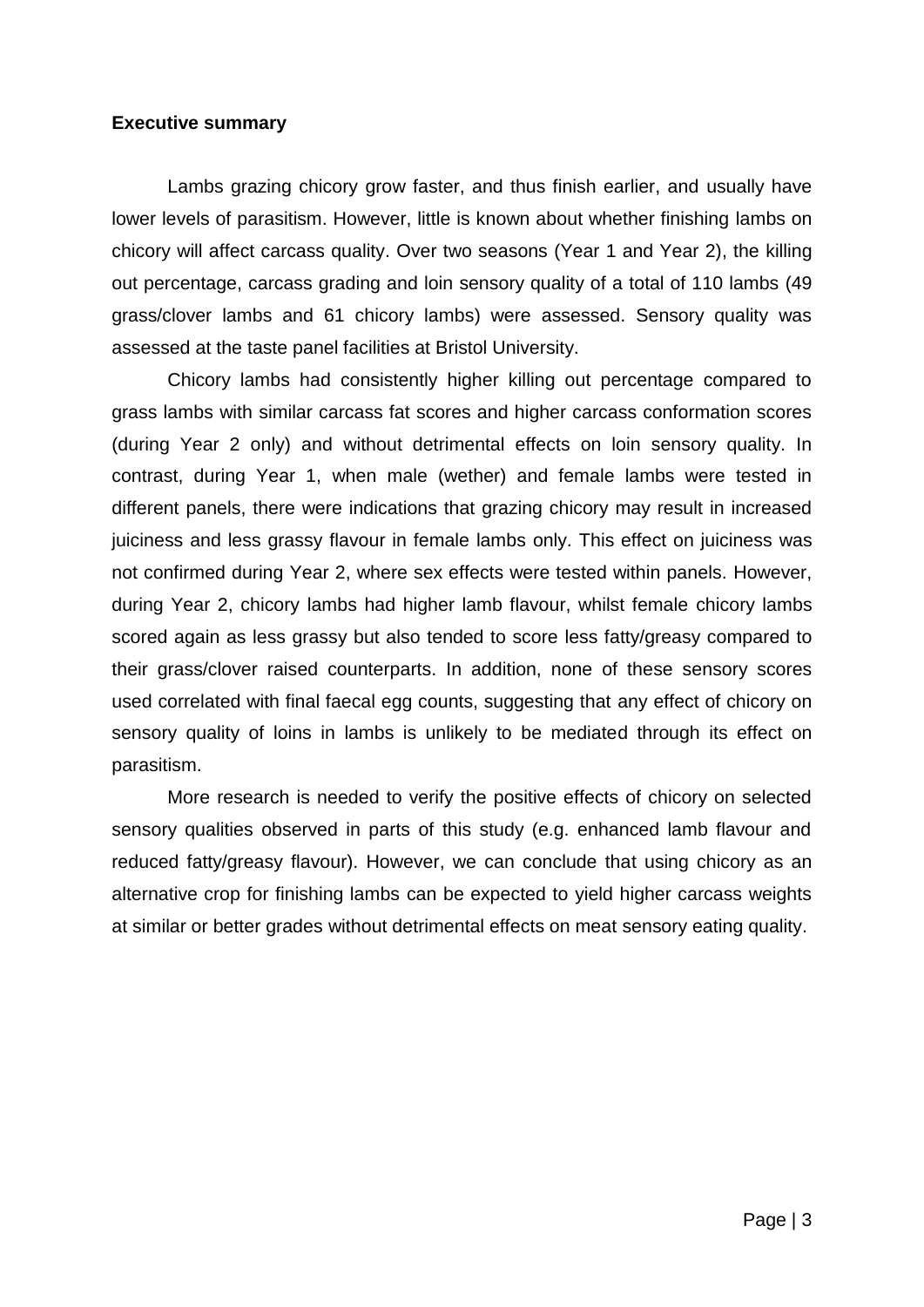#### **Background and Objective**

There is a growing body of evidence that lambs grazing chicory grow faster, and thus finish earlier in the season, and have lower levels of parasitism. Recent studies are demonstrating these benefits during both the pre- and post weaning period (Athanasiadou et al., 2007; Kidane et al., 2008). Driven by the practical benefits and fuelled by articles in the popular press, there is considerable increased uptake of chicory by the farming community for finishing lambs. For example, in Scotland, chicory seed sales in 2008 and 2009 have already increased by 300% relative to 2007. However, little is known about whether finishing lambs on chicory will affect carcass quality, although it can be expected from the more rapid growth that carcasses may be leaner when market weights are reached, compared to finishing more slowly on grass.

The objective of this work was to assess killing out percentage, carcass grade and sensory meat quality of loins from lambs reared on chicory or grass/clover.

### **Methodology**

*Lambs, soil and forage details.* Wether and female lambs were drawn from experimental work (Year 1, 2008, Suffolk x Mule; n=50) and a commercial farm (Year 2, 2009, Texel x Mule; n=60), and were either reared on chicory or on grass/clover. The chicory fields used were sown and grazed the year prior to the study years, and consisted of a pure stand during Year 1, and a chicory/plantain mixture during Year 2 (commercial mixture with predominantly chicory). Grass/clover mixtures had ~5% clover. Soils could be characterised as sandy-loam (Year 1) and light gravely sand (Year 2). Detailed forage nutritional quality is available for Year 1 only. Compared to grass/clover, chicory had significantly lower dry matter contents (111 vs 220 g/kg), but its dry matter was significantly higher in crude protein (229 vs 90 g/kg), ash (106 vs 55 g/kg), crude fat (46 vs 27 g/kg) but lower in NDF (270 vs 419) and ADF (211 vs 244). *In vitro* digestibility was similar at ~81%, resulting in a higher estimated ME content for chicory compared to grass/clover per kg dry matter (12.6 vs 12.0 MJ ME). The concentration of most macro-minerals and trace elements analysed was more than twice as high in chicory than in grass/clover, including Ca, Na, Mg, K, P, S, Zn, Cu and Fe. Forage heights ranged from 10 to 25 cm for grass/clover, and from 10 to 35 cm for chicory. Due to experimental constraints, lambs were set-stocked at 10 per acre during Year 1. However, under commercial conditions during Year 2, stocking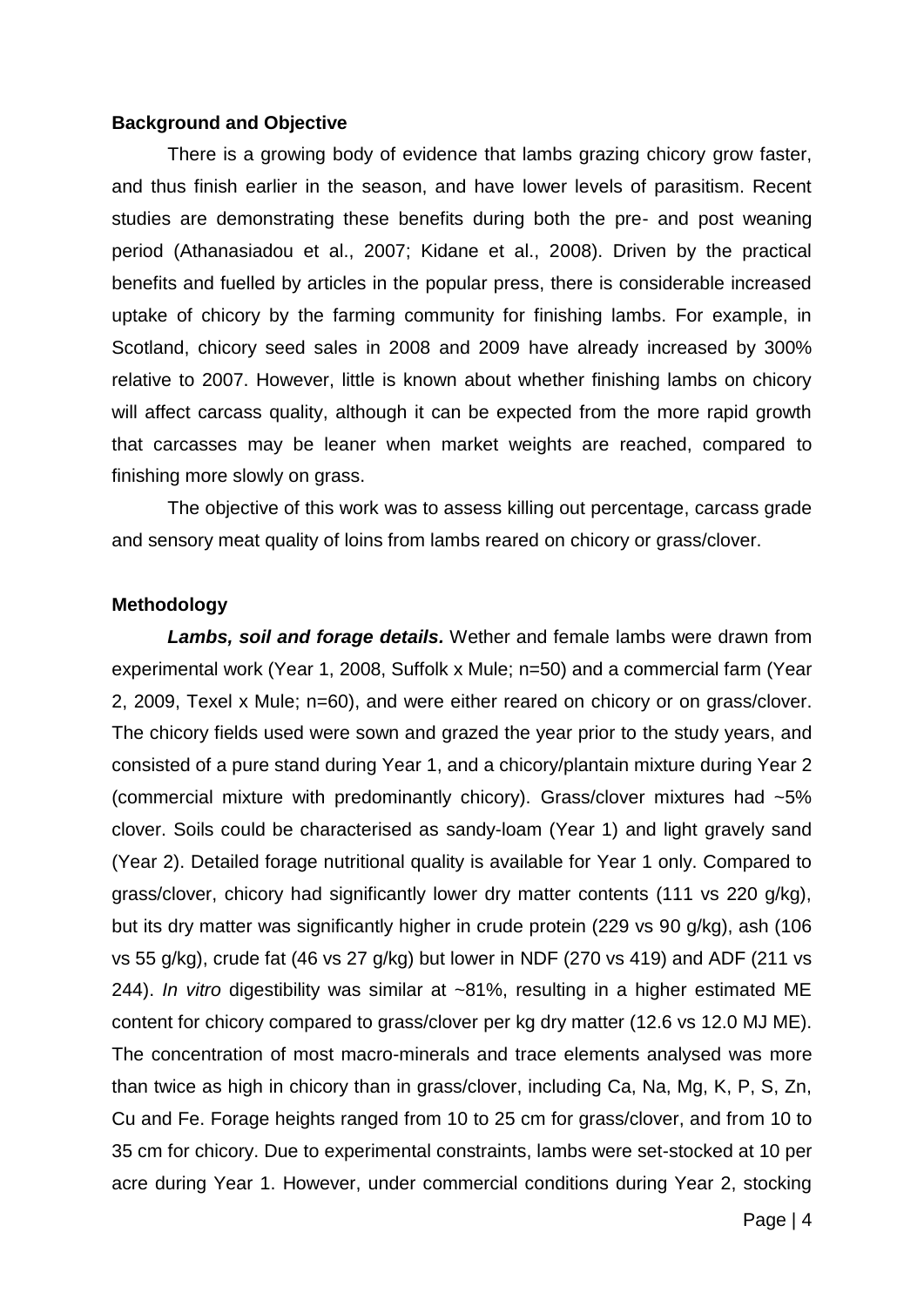density varied between 3 and 12 per acre, with small periods of up to 24 per acre to get on top of bolting chicory during May 2009.

*Loin samples.* Lambs were slaughtered at a designated slaughterhouse (ScotBeef, Bridge of Allan, UK), where excellent traceability ensures proper recording of individual lamb carcass identification and weights to obtain killing out percentages, carcass grading and to retrieve the loins for meat quality assessment through a taste panel at University of Bristol. Loins were retrieved after hip suspension for 24 h at ~2°C at the slaughterhouse. Loins were then matured for another 9 days at SAC at ~2°C, before frozen pending analysis in Bristol. Lamb final live weight and carcass weights were used to calculate killing out percentage.

*Sensory analysis.* Loins were transported frozen to Bristol and there stored at -20°C until sensory assessment. The loins were thawed overnight and then deboned on the morning of sensory assessment. Each loin was cut into 2cm thick loin steaks; 8 to 10 sections were cut from each loin. Loin samples were cooked (turning every 3 minutes) under a domestic grill set at high, until the internal temperature of each sample reached 75 °C as measured by a thermocouple probe. The samples were then removed from the grill and placed in an incubator (60 °C) prior to sampling. The lean was trimmed of all extraneous residual fat and connective tissue, before being wrapped separately in pre-coded (3-digit numbers) aluminium foil and placed in hot blocks in each sensory booth. Assessors who had been screened according to British Standards Institute methods for taste sensitivity and who had also received special training in the assessment of meat took part in the tests. All tests were completed under red light to reduce potential bias that could arise from differences in appearance.

Assessors were asked to rate 8 point category scales for: tenderness, juiciness, lamb flavour intensity, abnormal lamb flavour intensity and also two hedonic scales for flavour liking and overall liking. In addition, a thirteen descriptor flavour profile, using unstructured 100 mm intensity scales, was also used, where  $0 =$ nil intensity and 100 =extreme intensity. Each tasting booth was equipped with computer terminals linked to a fileserver running a sensory software programme (Fizz v 2.20h, Biosystemes, Couternon, France) that facilitated the direct entry of assessor ratings.

Lamb performance and faecal egg counts. Birth body weight and date (recorded individually during Year 1, and estimated at 4.75 kg during Year 2 with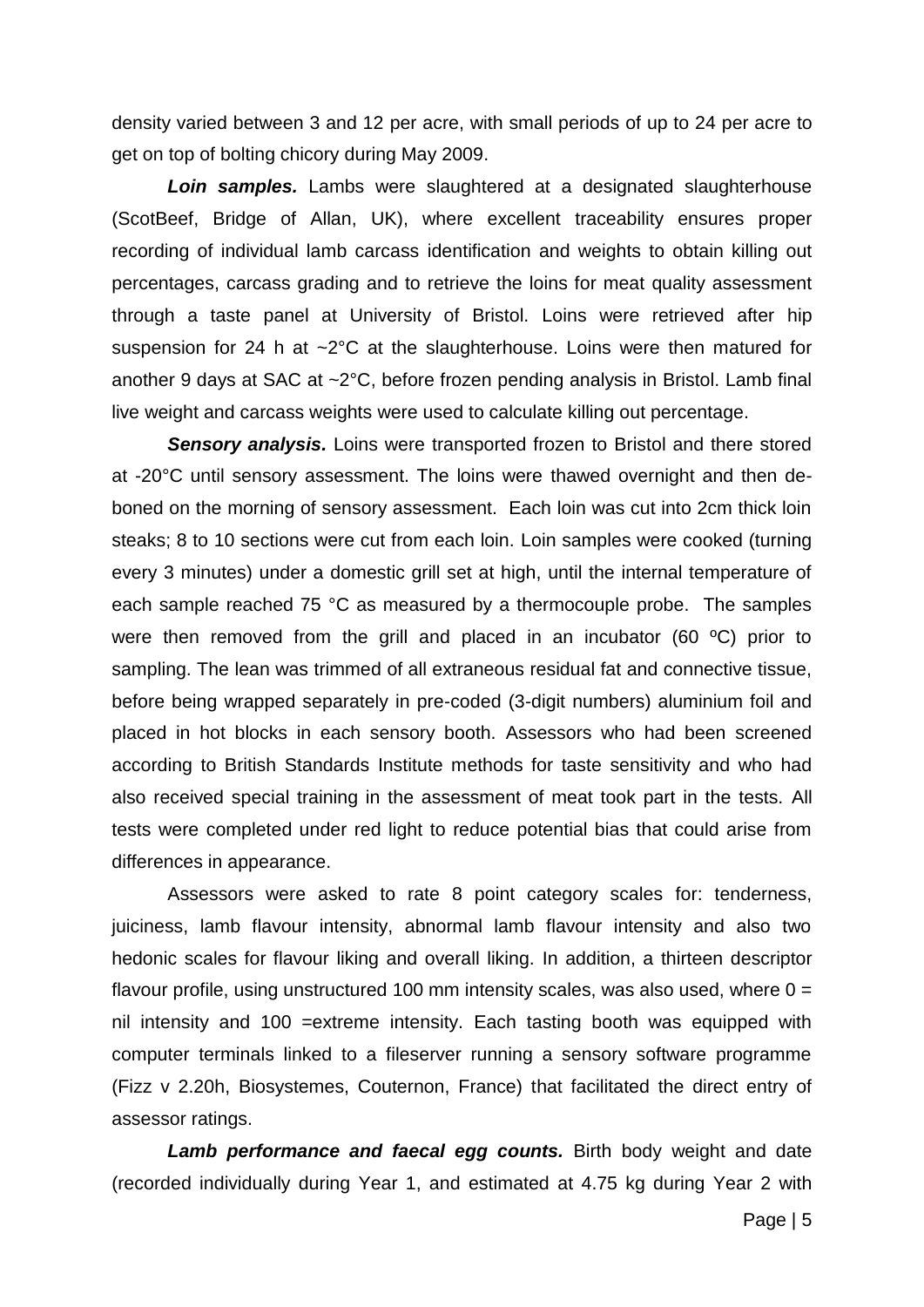birth over a few days around 10 April 2009), and body weight just before slaughter were used to estimate mean growth rates and days to slaughter. Carcass grading was visually assessed according to EUROP scale for conformation score, and 1, 2, 3L or 3H for fat score. Final faecal egg counts just before slaughter were assessed during Year 1 through FEC was measured according to a modified floatation method (Christie and Jackson, 1982) using polyallomer centrifuge tubes to collect the nematode eggs from the meniscus. The sensitivity of this method is 1 egg per gram of faeces.

*Statistical analysis***.** During Year 1, lambs were allocated to different subpanels according to sex, to account for sex-effects on lamb sensory quality, and as far as possible for other the other factor arising from the experimental design during Year 1 (i.e. level of maternal protein supplementation). In Year 2, panels were balanced as much as possible for the factors sex and diet. Due to the great differences in finishing weights and weather between years 1 and 2, results are reported for each year separately. In addition, the experimental design used during the sensory assessment did not allow pooling the data, as in Year 1 panel is nested within sex, whilst during Year 2 this was not the case.

Reported results for Year 1 were derived from a REML analysis of variance where forage treatment was used as the only factor for each sex of lamb, whilst panel was included as random effect. The other factor balanced for during Year 1, i.e. level of maternal protein nutrition, did not significantly affect the sensory quality parameters measured. Reported results for Year 2 were also derived from a REML analysis of variance where forage treatment and sex were used as the factors, whilst again panel was included as random effect. Results for both years are reported as predicted means from REML, and accompanied by the S.E.D. In addition, full Pvalues of effects are provided. In the tables, significant P-values are printed in bold, and trends are printed in bold italic.

Performance data and carcass grades are analysed through GLM for effects of chicory vs grass/clover, and are presented with min-max range between brackets after each results, combined with S.E.D. and P-value where appropriate. Carcass grades were analysed following transformation into scores, with E=1, U=2, R=3, O=4 and P=5 for the conformation grades, and  $1=1$ ,  $2=2$ ,  $3L=3$  and  $3H=4$  for the fat grades.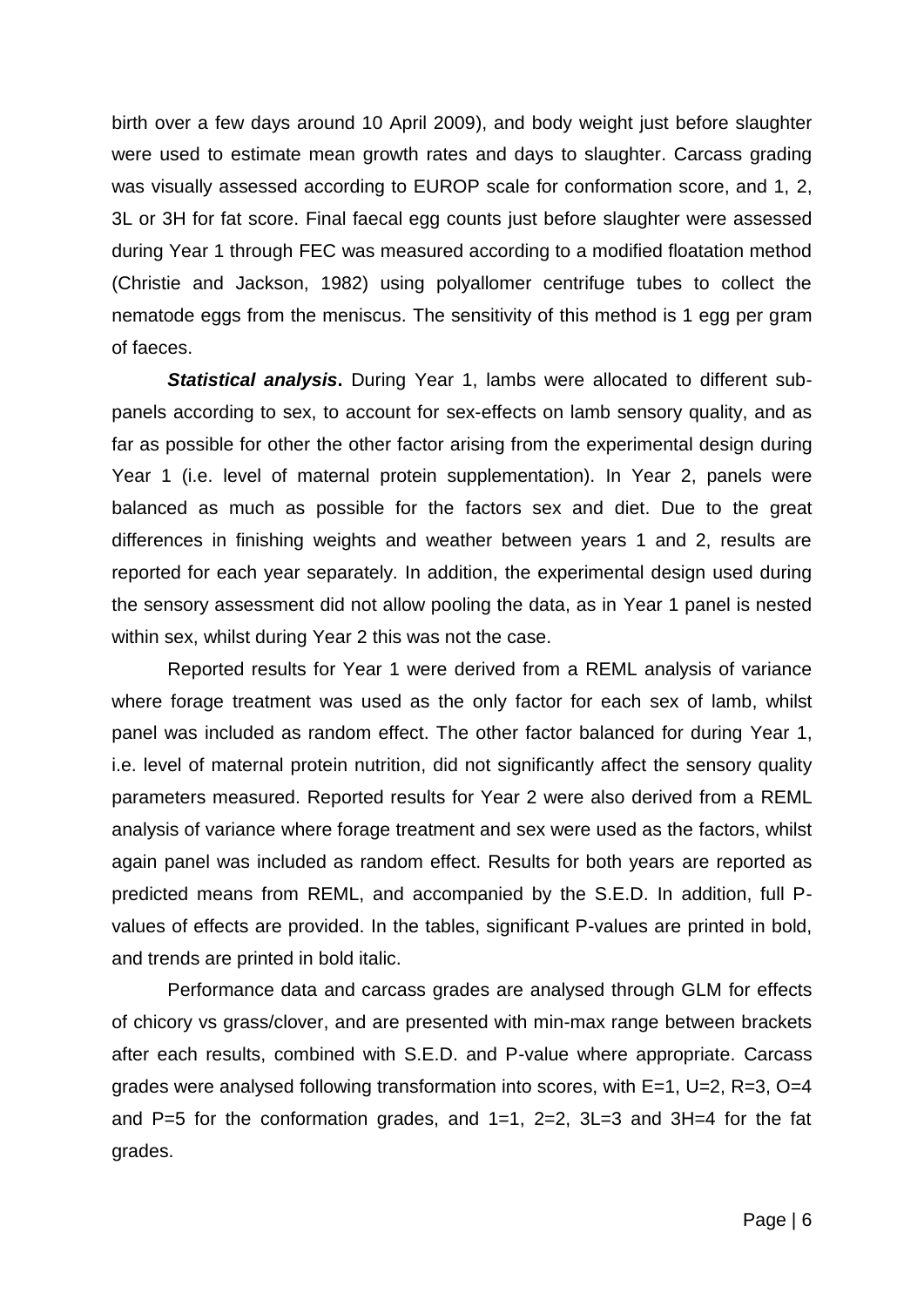#### **Results**

Year 1. Due to adverse weather conditions, experimental work in 2008 had to be stopped earlier than planned, and the number of lambs slaughtered was consequently less than planned, and at lower weight and grade than under commercial standards (see below, Year 2). In addition, because chicory lambs grow faster than grass/clover lambs, the consequence was that the number of replicates in the chicory group was larger than in the grass/clover group (31 vs 19).

Mean days to slaughter for those slaughtered averaged 177 (162-197) days for chicory lambs and 182 (163-198) days for grass/clover lambs (S.E.D. 3.1; P=0.11). At slaughter, chicory and grass/clover lambs weighed 39.1 (30.9-50.0) and 36.4 (31.5-45.5) kg, respectively (S.E.D. 1.35 kg; P=0.051), which they reached at a mean growth rate of 197 (158-257) and 176 (156-210) g/day, respectively (S.E.D. 6.6 g/day; P=0.002). Their killing out percentages were 39.9 (35.5-45.3) and 37.2 (31.2-51.7) %, respectively (S.E.D. 1.00; P=0.01). Carcass grades did not differ, and averaged for conformation score at 4.2 (3-5) and fat score at 2.1 (1-4), or an averaged grade of O2.

The results of the sensory assessments are summarized in Tables 1.1 (female lambs) and 1.2 (wether lambs). The data suggest that loins of chicory reared female lambs were juicier compared to those from grass reared lambs with a tendency for a reduced "grassy" flavour (Table 1.1). In some sub-panels, this effect on juiciness was highly significant (5.3 vs 4.7; P<0.01) whilst female chicory lambs tended to score higher values for tenderness (5.5 vs 5.0; P=0.077) and for higher "livery" flavour (11.2 vs 3.9; P=0.050). However, the latter effects were not significant in the whole dataset.

The positive effect of chicory on loin juiciness in female lambs was not observed in wether lambs. In fact, the differences observed on the wether loin sensory quality were limited to a decreased "kidney" flavour (7.8 vs 15.0; P<0.05) and a tendency for a decreased bitterness (2.2 vs 5.3; P=0.08) in chicory fed wether lambs compared to grass fed wether lambs in some sub-panels, but this was not apparent in the whole dataset (Table 1.2). Importantly, for both wether and female carcasses, flavour and overall liking did not differ.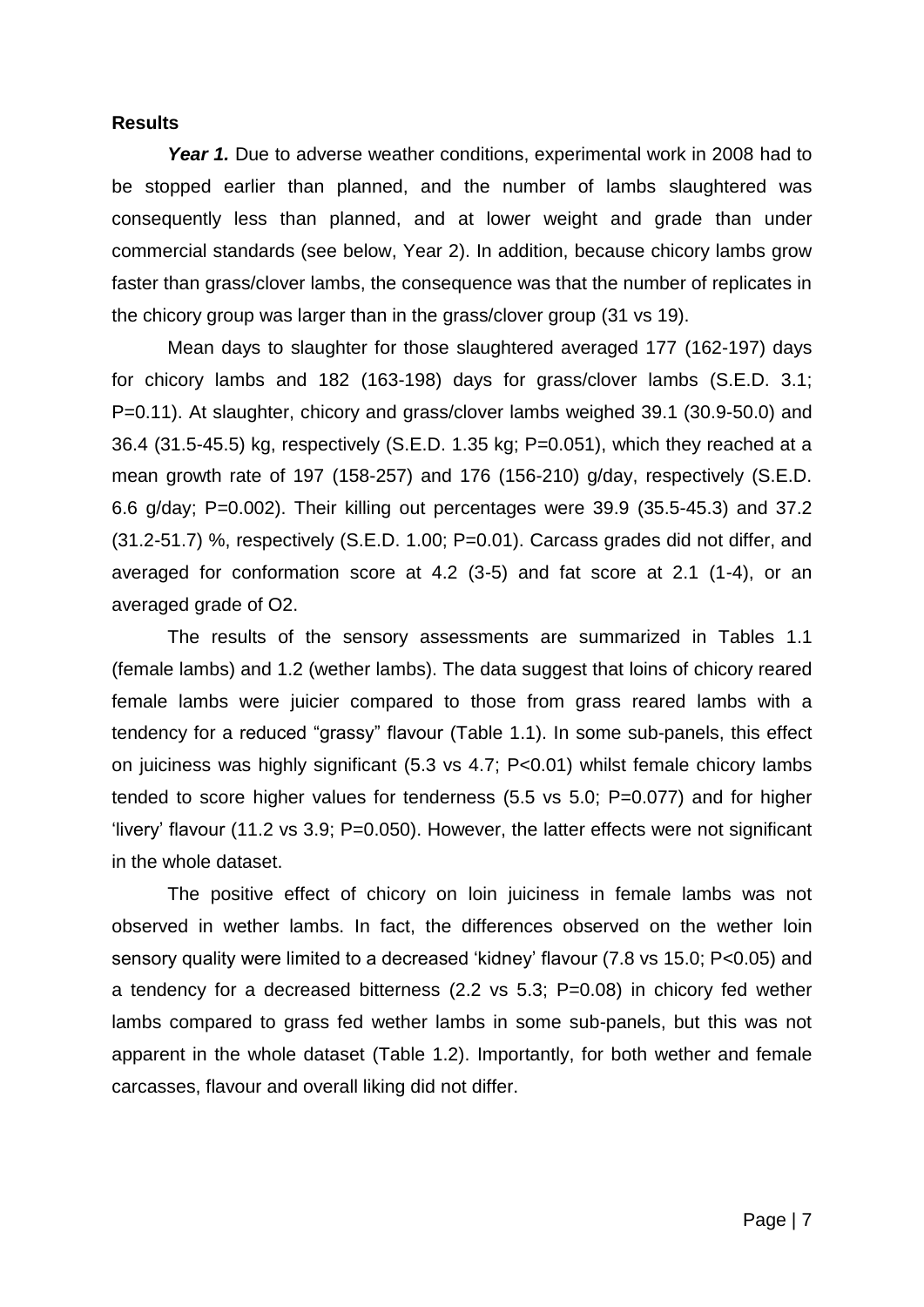|                             | Chicory  | Grass/clover |        |         |
|-----------------------------|----------|--------------|--------|---------|
|                             | $(n=10)$ | $(n=8)$      | s.e.d. | P-value |
| 8 point category scale used |          |              |        |         |
| <b>Texture</b>              | 5.5      | 5.2          | 0.25   | 0.333   |
| <b>Juiciness</b>            | 5.2      | 4.9          | 0.14   | 0.025   |
| Lamb flavour                | 4.2      | 4.4          | 0.30   | 0.494   |
| Abnormal flavour            | 2.4      | 2.0          | 0.28   | 0.176   |
| <b>Hedonic</b>              |          |              |        |         |
| Flavour liking              | 5.1      | 5.2          | 0.29   | 0.793   |
| Overall liking              | 5.1      | 5.1          | 0.27   | 0.991   |
| 1100mm line scale used      |          |              |        |         |
| Fatty/Greasy                | 13.9     | 14.6         | 2.24   | 0.751   |
| Livery                      | 11.2     | 7.2          | 3.01   | 0.207   |
| Kidney                      | 11.1     | 10.0         | 3.02   | 0.722   |
| Sweet                       | 8.3      | 8.6          | 2.05   | 0.894   |
| Acidic                      | 6.6      | 4.0          | 2.03   | 0.215   |
| Metallic                    | 8.9      | 10.3         | 2.72   | 0.621   |
| <b>Bitter</b>               | 4.1      | 4.9          | 1.87   | 0.684   |
| Rancid                      | 0.7      | 0.5          | 0.55   | 0.655   |
| Ammonia                     | 1.1      | 0.9          | 0.43   | 0.805   |
| Grassy                      | 6.2      | 10.6         | 2.37   | 0.077   |
| Fishy                       | 0.8      | 1.5          | 0.52   | 0.211   |
| Soapy                       | 5.6      | 4.8          | 1.61   | 0.634   |
| Dairy                       | 7.1      | 8.7          | 1.32   | 0.857   |

Table 1.1: Sensory loin quality of female lambs on chicory or grass/clover (Year 1).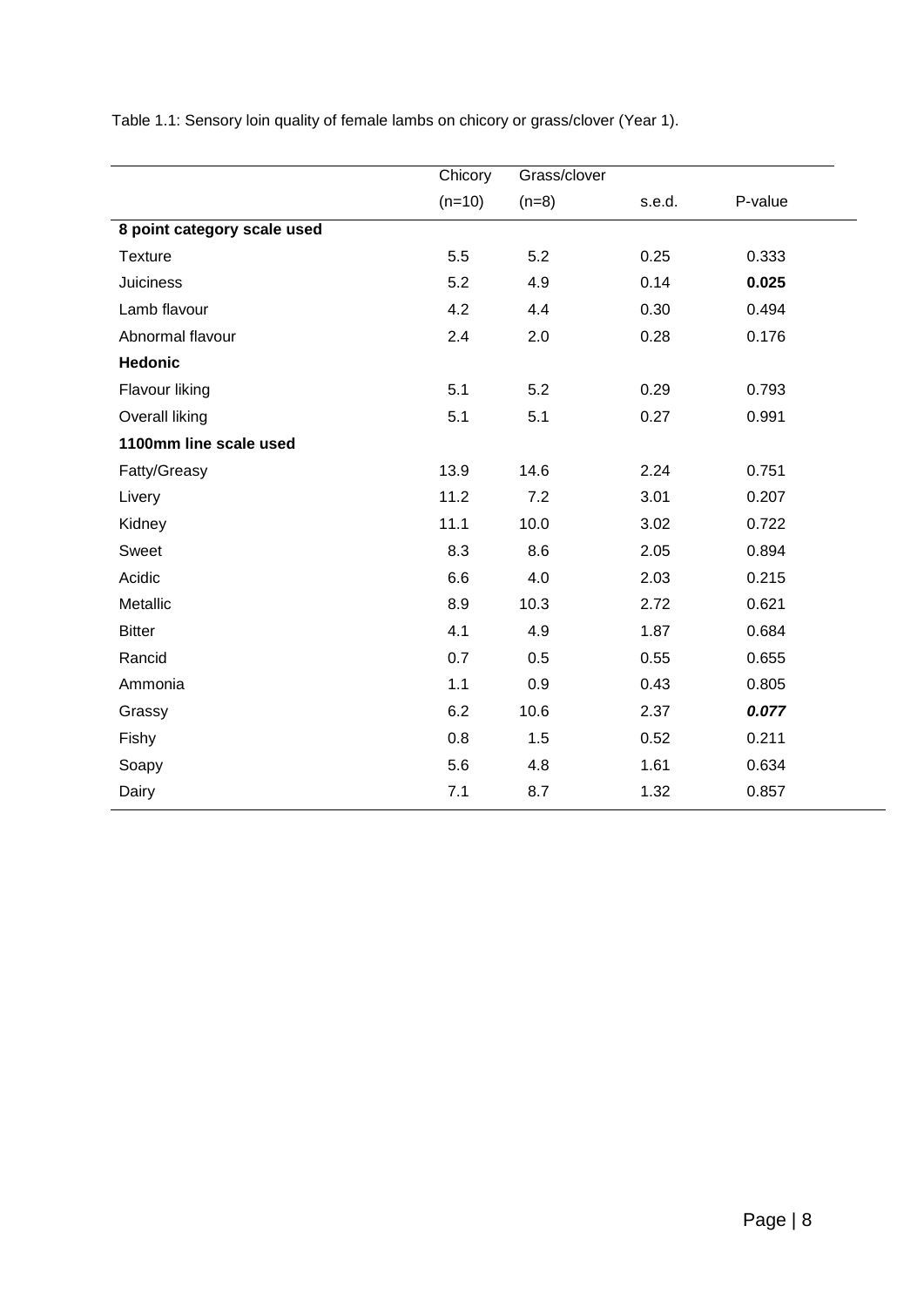|                             | Chicory  | Grass/clover |        |         |
|-----------------------------|----------|--------------|--------|---------|
|                             | $(n=21)$ | $(n=11)$     | s.e.d. | P-value |
| 8 point category scale used |          |              |        |         |
| <b>Texture</b>              | 5.2      | 5.5          | 0.20   | 0.148   |
| <b>Juiciness</b>            | 5.0      | 4.9          | 0.14   | 0.591   |
| Lamb flavour                | 4.1      | 4.2          | 0.19   | 0.828   |
| Abnormal flavour            | 2.5      | 2.4          | 0.15   | 0.777   |
| <b>Hedonic</b>              |          |              |        |         |
| Flavour liking              | 4.8      | 4.8          | 0.19   | 0.907   |
| Overall liking              | 4.7      | 4.7          | 0.20   | 0.856   |
| 1100mm line scale used      |          |              |        |         |
| Fatty/Greasy                | 13.4     | 12.1         | 2.73   | 0.630   |
| Livery                      | 9.9      | 10.5         | 1.88   | 0.739   |
| Kidney                      | 10.6     | 12.9         | 1.86   | 0.224   |
| Sweet                       | 8.1      | 7.7          | 1.14   | 0.692   |
| Acidic                      | 6.7      | 4.2          | 1.65   | 0.134   |
| Metallic                    | 12.2     | 12.5         | 1.91   | 0.898   |
| <b>Bitter</b>               | 3.1      | 4.4          | 1.26   | 0.280   |
| Rancid                      | 2.8      | 1.1          | 1.63   | 0.312   |
| Ammonia                     | 1.5      | 1.8          | 0.47   | 0.434   |
| Grassy                      | 9.9      | 9.1          | 1.64   | 0.626   |
| Fishy                       | 1.2      | 0.5          | 0.42   | 0.135   |
| Soapy                       | 4.4      | 5.2          | 1.01   | 0.417   |
| Dairy                       | 6.3      | 6.7          | 1.35   | 0.761   |

Table 1.2: Sensory loin quality of wether lambs on chicory or grass/clover (Year 1).

Year 2. Mean days to slaughter was 193 days during Year 2. Chicory and grass/clover lambs weighed 46.9 (42.0-50.0) and 45.1 (41.0-49.0) kg, respectively (S.E.D. 0.53 kg; P<0.001), which they achieved at mean growth rates of 219 (193- 234) and 209 (188-229) g/day, respectively (S.E.D. 2.7 g/day; P<0.001). Their killing out percentages were 46.8 (43.0-49.3) and 44.6 (39.1-52.0) %, respectively (S.E.D. 0.55%; P<0.001), respectively. Carcass grades did not differ for fat score, averaging at 2.7±0.06 (2-4), but chicory carcasses had lower (better) conformation score than grass/clover lambs, averaging at 2.2 (2-3) and 2.6 (2-3), respectively (S.E.D. 0.12; P=0.003). Thus, chicory and grass/clover lambs had an averaged carcass grading of U3L and R3L, respectively.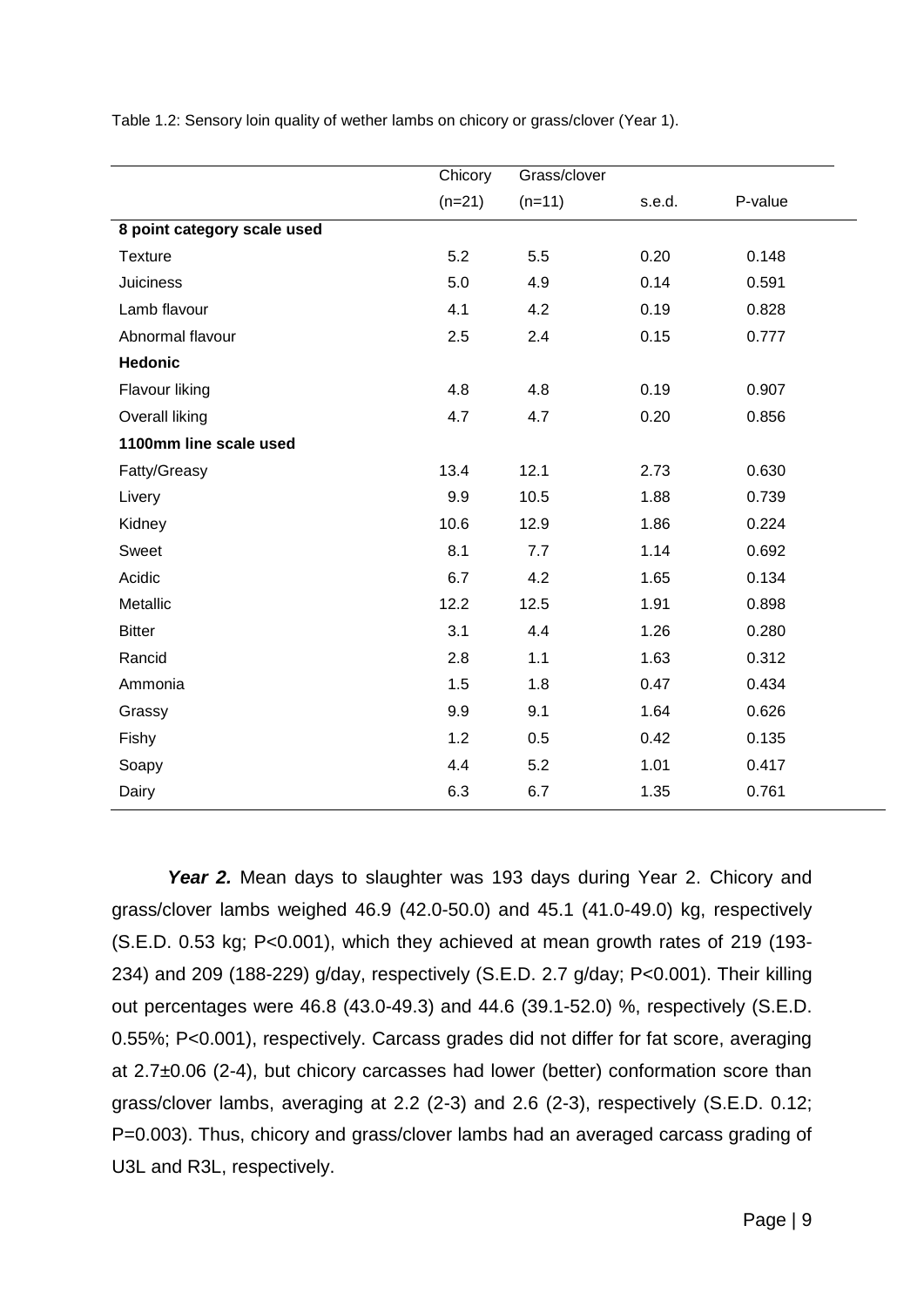The results of the sensory assessments are summarized in Table 2. The only significant main effect of chicory was observed for lamb flavour, where chicory loins were scored as having a higher lamb flavour than grass/clover lambs. However, there were trends of interactions between feed and sex for fatty/greasy flavour, acidic flavour and grassy flavour, where in female lambs only chicory feeding reduced grassy and fatty/greasy flavour whilst it increased for acidic flavour. Significant main sex effects were observed; texture, abnormal flavour and kidney flavour were scored lower for wether lambs than for female lambs, whilst sweet and soapy flavour were scored higher in wether lambs than in female lambs. Importantly, as in Year 1 data, flavour and overall liking did not differ.

|                             | Chicory  |          | Grass/clover |          |        | P-values |       |            |
|-----------------------------|----------|----------|--------------|----------|--------|----------|-------|------------|
|                             | W        | F        | W            | F        |        | Feed     | Sex   | <b>FxS</b> |
|                             | $(n=18)$ | $(n=12)$ | $(n=16)$     | $(n=14)$ | s.e.d. |          |       |            |
| 8 point category scale used |          |          |              |          |        |          |       |            |
| <b>Texture</b>              | 5.7      | 6.1      | 5.8          | 6.1      | 0.20   | 0.728    | 0.016 | 0.523      |
| <b>Juiciness</b>            | 5.1      | 5.1      | 5.0          | 5.1      | 0.14   | 0.618    | 0.436 | 0.529      |
| Lamb flavour                | 4.7      | 4.7      | 4.5          | 4.4      | 0.11   | 0.002    | 0.395 | 0.876      |
| Abnormal flavour            | 2.3      | 2.4      | 2.2          | 2.5      | 0.11   | 0.487    | 0.019 | 0.287      |
| <b>Hedonic</b>              |          |          |              |          |        |          |       |            |
| Flavour liking              | 5.3      | 5.2      | 5.2          | 5.1      | 0.12   | 0.434    | 0.112 | 0.692      |
| Overall liking              | 5.2      | 5.1      | 5.2          | 5.1      | 0.12   | 0.959    | 0.217 | 0.663      |
| 1100mm line scale used      |          |          |              |          |        |          |       |            |
| Fatty/Greasy                | 12.2     | 9.7      | 11.1         | 11.1     | 1.12   | 0.899    | 0.112 | 0.095      |
| Livery                      | 7.9      | 9.0      | 8.5          | 9.0      | 1.13   | 0.627    | 0.344 | 0.693      |
| Kidney                      | 7.3      | 9.6      | 6.1          | 8.4      | 1.12   | 0.143    | 0.004 | 0.979      |
| Sweet                       | 14.0     | 12.6     | 13.6         | 12.3     | 1.14   | 0.545    | 0.099 | 0.545      |
| Acidic                      | 3.2      | 4.0      | 3.5          | 3.2      | 0.51   | 0.624    | 0.478 | 0.090      |
| Metallic                    | 5.1      | 5.5      | 5.1          | 5.1      | 0.68   | 0.768    | 0.628 | 0.633      |
| <b>Bitter</b>               | 2.8      | 3.1      | 2.5          | 2.8      | 0.70   | 0.515    | 0.579 | 0.978      |
| Rancid                      | 0.8      | 0.4      | 0.4          | 0.7      | 0.31   | 0.643    | 0.702 | 0.138      |
| Ammonia                     | 3.3      | 3.8      | 3.0          | 3.3      | 0.44   | 0.208    | 0.201 | 0.635      |
| Grassy                      | 5.9      | 5.6      | 5.8          | 6.6      | 0.42   | 0.186    | 0.381 | 0.067      |
| Fishy                       | 3.3      | 3.1      | 3.6          | 3.5      | 0.44   | 0.191    | 0.726 | 0.897      |
| Soapy                       | 4.0      | 3.4      | 3.9          | 3.8      | 0.33   | 0.706    | 0.080 | 0.311      |
| Dairy                       | 11.9     | 10.7     | 11.3         | 9.8      | 1.25   | 0.358    | 0.117 | 0.870      |

Table 2: Sensory loin quality of wether (W) and female (F) lambs on chicory or grass/clover (Year 2).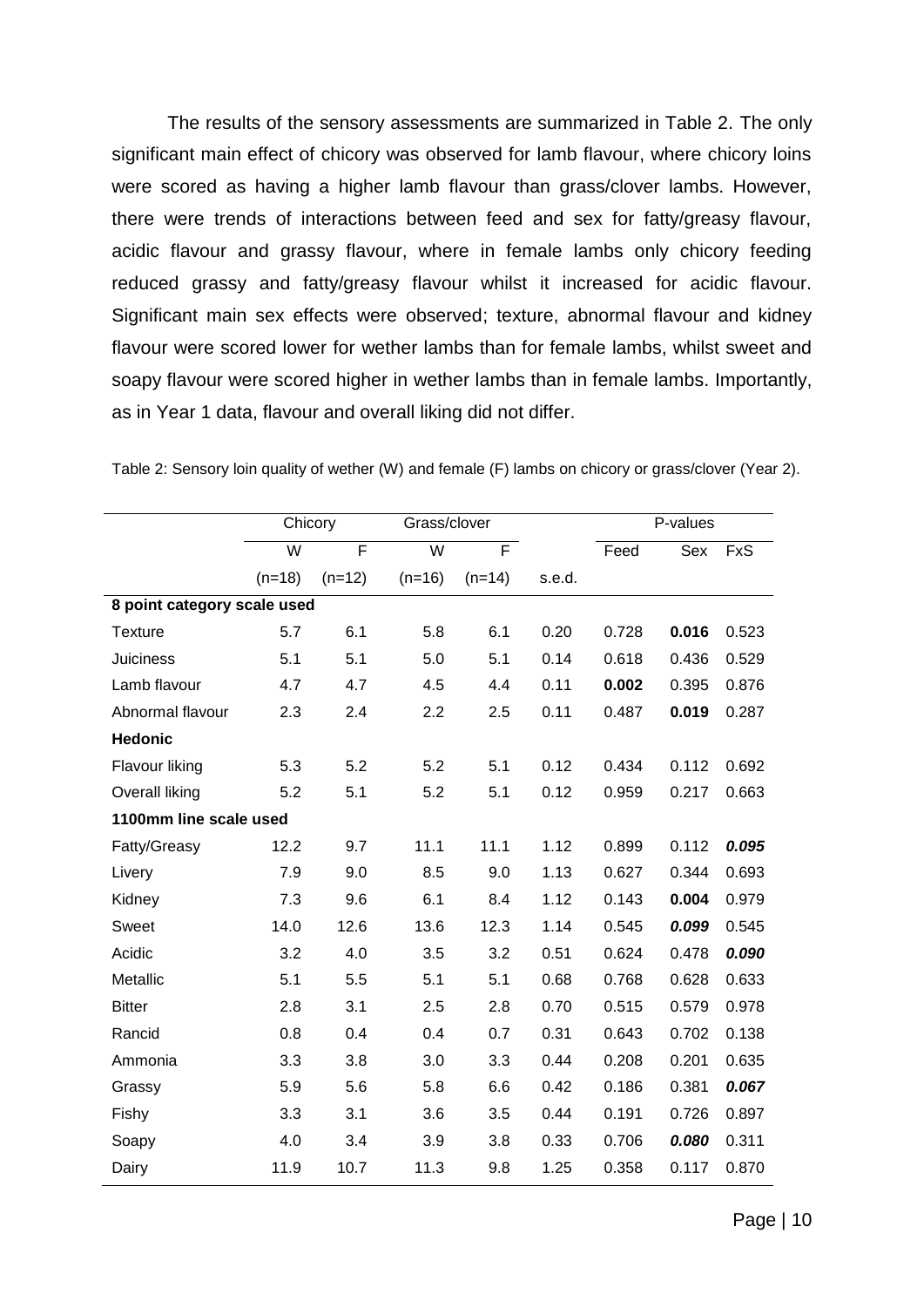Year 1 and 2 combined. The results of the sensory assessments of Year 1 and 2 combined are summarized in Table 3, with main effects for feed, year and interactions provided.

|                             | Chicory  |                   | Grass/clover |          |        | P-values |       |            |
|-----------------------------|----------|-------------------|--------------|----------|--------|----------|-------|------------|
|                             | Year 1   | Year <sub>2</sub> | Year 1       | Year 2   |        | Feed     | Year  | <b>FxY</b> |
|                             | $(n=31)$ | $(n=30)$          | $(n=19)$     | $(n=30)$ | s.e.d. |          |       |            |
| 8 point category scale used |          |                   |              |          |        |          |       |            |
| <b>Texture</b>              | 5.3      | 5.9               | 5.4          | 5.9      | 0.16   | 0.558    | 0.001 | 0.867      |
| <b>Juiciness</b>            | 5.1      | 5.1               | 4.9          | 5.0      | 0.11   | 0.113    | 0.226 | 0.297      |
| Lamb flavour                | 4.2      | 4.7               | 4.2          | 4.4      | 0.13   | 0.305    | 0.001 | 0.037      |
| Abnormal flavour            | 2.4      | 2.4               | 2.3          | 2.3      | 0.12   | 0.183    | 0.714 | 0.359      |
| <b>Hedonic</b>              |          |                   |              |          |        |          |       |            |
| Flavour liking              | 4.9      | 5.2               | 5.0          | 5.2      | 0.13   | 0.987    | 0.003 | 0.423      |
| Overall liking              | 4.8      | 5.2               | 4.9          | 5.2      | 0.13   | 0.734    | 0.001 | 0.740      |
| 1100mm line scale used      |          |                   |              |          |        |          |       |            |
| Fatty/Greasy                | 13.6     | 11.2              | 13.1         | 11.1     | 1.43   | 0.800    | 0.020 | 0.862      |
| Livery                      | 10.3     | 8.4               | 9.1          | 8.7      | 1.26   | 0.707    | 0.119 | 0.360      |
| Kidney                      | 10.7     | 8.2               | 11.7         | 7.1      | 1.34   | 0.815    | 0.001 | 0.244      |
| Sweet                       | 8.2      | 13.4              | 8.0          | 13.0     | 0.98   | 0.596    | 0.001 | 0.811      |
| Acidic                      | 6.8      | 3.5               | 4.0          | 3.3      | 0.96   | 0.013    | 0.004 | 0.013      |
| Metallic                    | 11.1     | 5.3               | 11.7         | 5.1      | 1.23   | 0.814    | 0.001 | 0.620      |
| <b>Bitter</b>               | 3.4      | 2.9               | 4.6          | 2.6      | 0.81   | 0.487    | 0.065 | 0.144      |
| Rancid                      | 2.1      | 0.6               | 0.9          | 0.5      | 0.75   | 0.234    | 0.025 | 0.259      |
| Ammonia                     | 1.4      | 3.5               | 1.4          | 3.1      | 0.34   | 0.467    | 0.001 | 0.300      |
| Grassy                      | 8.7      | 5.8               | 9.7          | 6.1      | 1.00   | 0.300    | 0.001 | 0.602      |
| Fishy                       | 1.1      | 3.2               | 0.9          | 3.6      | 0.34   | 0.465    | 0.001 | 0.222      |
| Soapy                       | 4.8      | 3.8               | 5.0          | 3.9      | 0.62   | 0.680    | 0.016 | 0.813      |
| Dairy                       | 6.5      | 11.4              | 6.8          | 10.6     | 0.99   | 0.598    | 0.001 | 0.444      |

Table 3: Effect of forage (chicory vs grass/clover) and year (Year 1 vs 2) on sensory lamb loin quality.

Concerning the main effect of forage treatment, none of the earlier referred to forage effects on sensory quality was significant in the pooled data set; the statistically strongest effect observed was that chicory reared lambs were scored juicier than grass/clover lambs but this just failed to approach a statistically accepted tendency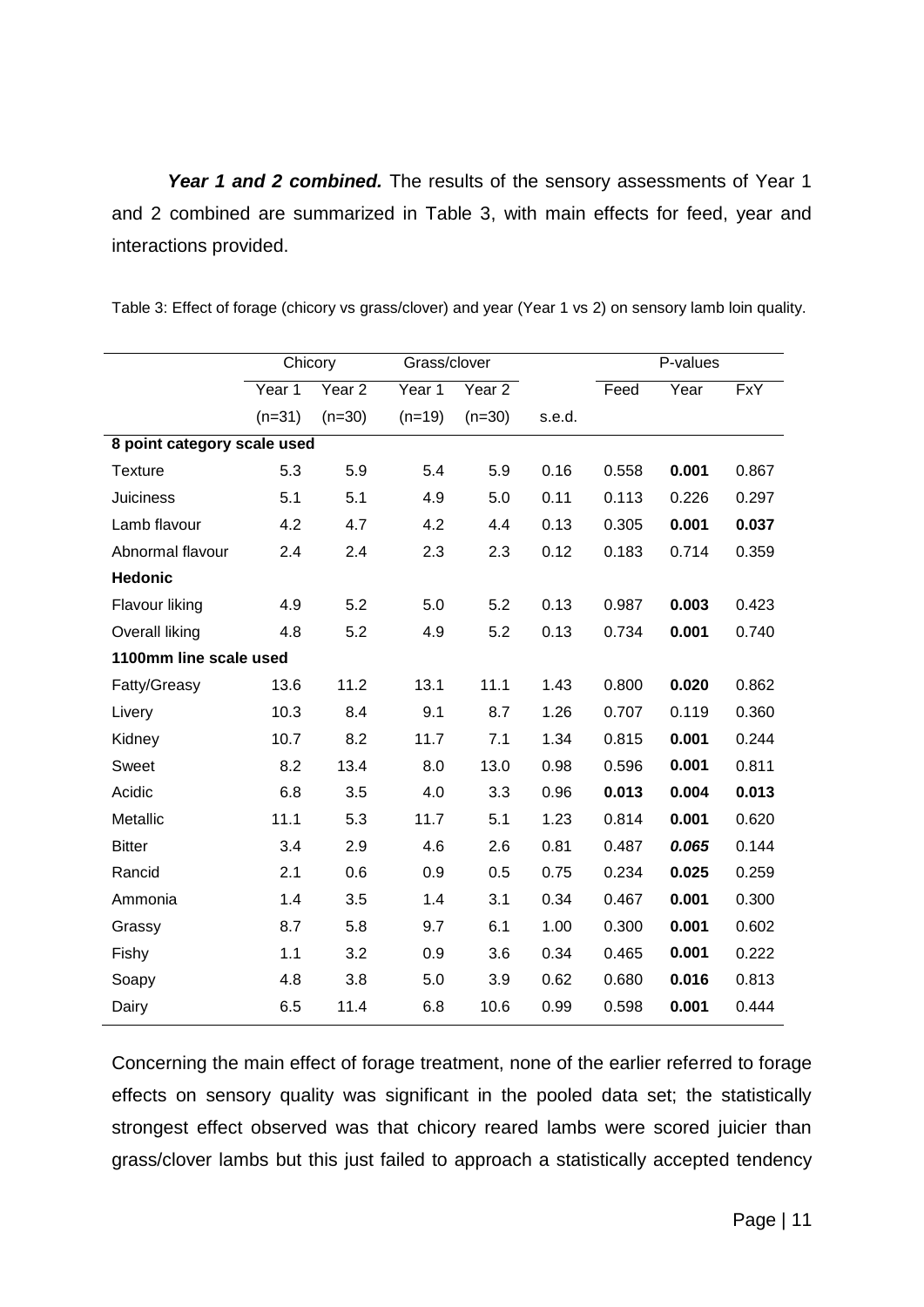(P= 0.11). Confirming the individual Year 1 and Year 2 data, overall flavour and overall liking scores did not differ. Concerning the main effect of year, loins assessed during Year 2 were more tender, sweeter, with higher ammonia, fishy and dairy scores and in general higher overall liking and flavour liking scores compared to loins from Year 1, whilst the fatty/greasy, kidney, metallic, bitter, rancid, grassy and soapy scores were lower. Only one significant interaction was observed; loins were scored as having a higher acidic flavour for lambs in chicory during Year 1 only.

**Correlations with terminal faecal egg counts.** Table 4 shows the correlations between the log-transformed faecal egg count taken just before slaughter and the sensory parameters measured. Out of the 19 correlations calculated, only ammonia flavour correlated significantly and negatively (r=-0.30; P<0.05) with terminal faecal egg counts, whilst there were trends for such negative correlation with tenderness  $(r=-0.24; P=0.10)$  and livery  $(r=-0.26; P=0.08)$ .

|                  | tFEC    | P-value |
|------------------|---------|---------|
| Texture          | $-0.24$ | 0.103   |
| Juiciness        | 0.06    | 0.700   |
| Lamb flavour     | $-0.08$ | 0.570   |
| Abnormal flavour | 0.09    | 0.529   |
| Flavour liking   | $-0.05$ | 0.726   |
| Overall liking   | $-0.05$ | 0.711   |
| Fatty/Greasy     | 0.16    | 0.287   |
| Livery           | $-0.26$ | 0.079   |
| Kidney           | $-0.21$ | 0.143   |
| Sweet            | 0.09    | 0.526   |
| Acidic           | 0.16    | 0.270   |
| Metallic         | $-0.07$ | 0.624   |
| <b>Bitter</b>    | $-0.20$ | 0.168   |
| Rancid           | $-0.01$ | 0.958   |
| Ammonia          | $-0.30$ | 0.037   |
| Grassy           | $-0.04$ | 0.773   |
| Fishy            | 0.15    | 0.321   |
| Soapy            | 0.08    | 0.591   |
| Dairy            | $-0.03$ | 0.863   |

Table 4. Correlations between log-transformed final faecal egg count (tFEC) and sensory loin quality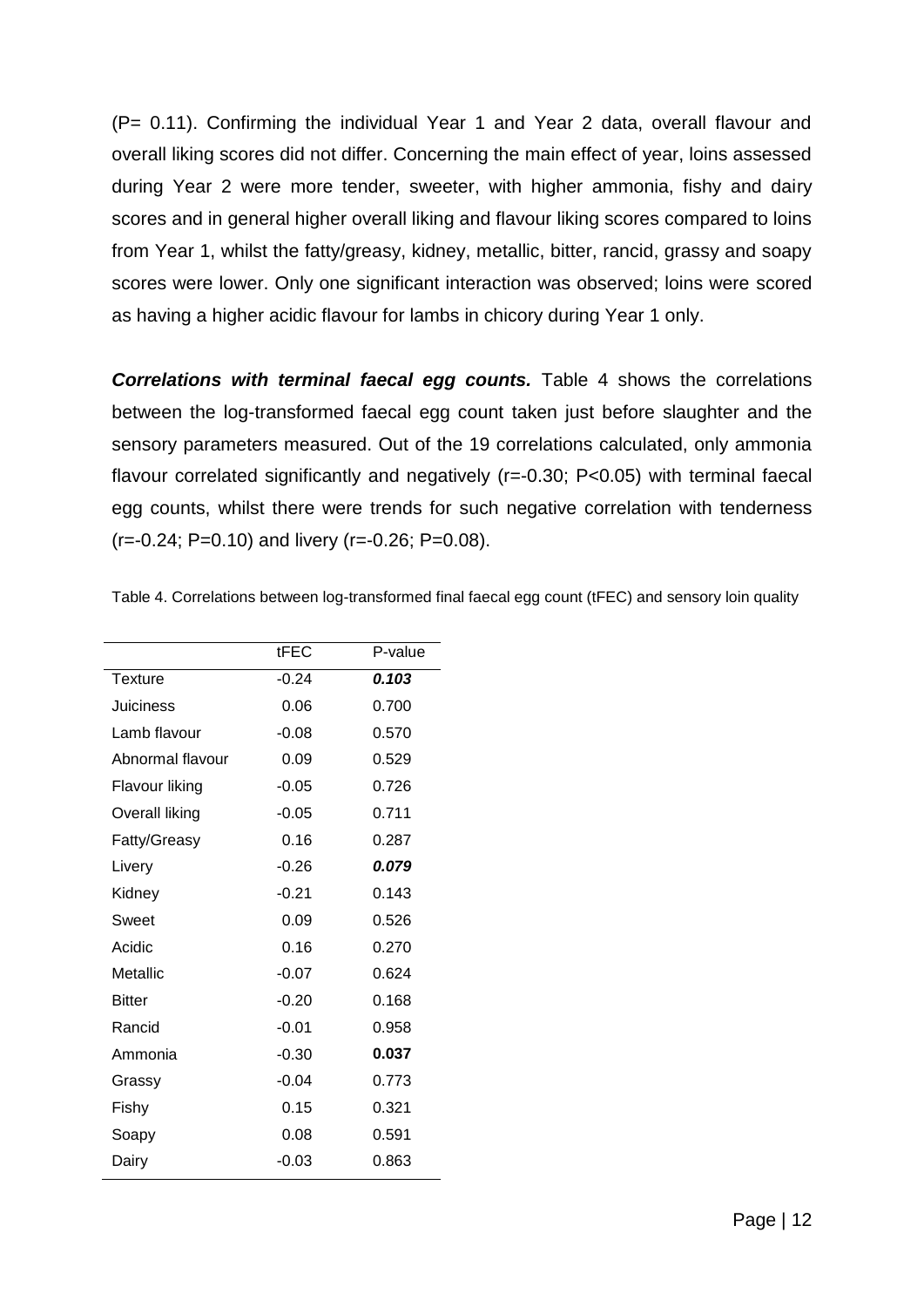#### **Discussion and conclusion**

The main benefits arising from this work would be a demonstration that the use of chicory as an alternative crop to finish lambs does not negatively affect lamb carcass quality. Data from both years, judged individually as well as combined, are indeed showing that grazing on chicory does not negatively affect carcass quality. The increased juiciness during Year 1, observed in female lambs only, was challenged during Year 2 of the study through allocating samples to the taste panels balanced for sex and diet. The absence effects on juiciness during Year 2, including the absence of an interaction between feed and sex, strongly suggest that the effects observed in Year 1 on juiciness may have been a chance finding, although it can not be excluded that such effects on juiciness are attributable to the fact that lambs were lighter in Year 1. Similarly, during Year 2 only, chicory lambs were scored as having a higher lamb flavour. Although it can not be excluded that this may also have been chance findings, confidence in Year 2 results may be greater, since the Year 2 data set was more balanced than Year 1, and samples for Year 2 were drawn from animals finished under commercial conditions and good weather conditions.

Because of the relatively large number of correlations calculated, caution is needed to not overemphasise the fact that one correlation was significant and two were showing trends. However, taken as a whole, these three correlations were negative, suggesting that the higher the last faecal egg count, the lower the scores for these attributes. It is of interest that one of these correlations is tenderness, suggesting a possible link between level of parasitism at slaughter and sensory carcass quality. However, more data is needed to substantiate this view.

In conclusion, using chicory as an alternative crop for finishing lambs can be expected to yield higher carcass weights with similar or better carcass grades and with no detrimental effects on meat sensory eating quality.

#### **Acknowledgements**

With the risk of overlooking anybody, thanks goes to Alex Moir of SAC Farm for supplying the lambs for Year 1 and Ray Field of Lilburn Estate Farming Partnership for supplying the lambs for Year 2, SAC colleagues Elly Navajas, Dave Ross, Bert Tolkamp, Kirsty McLean, John Gordon, Scot Gray, Clare Anderson, Laura Nicoll, Dave Anderson, Terry McHale, Alem Kidane, Anouk Veldhuis (visiting